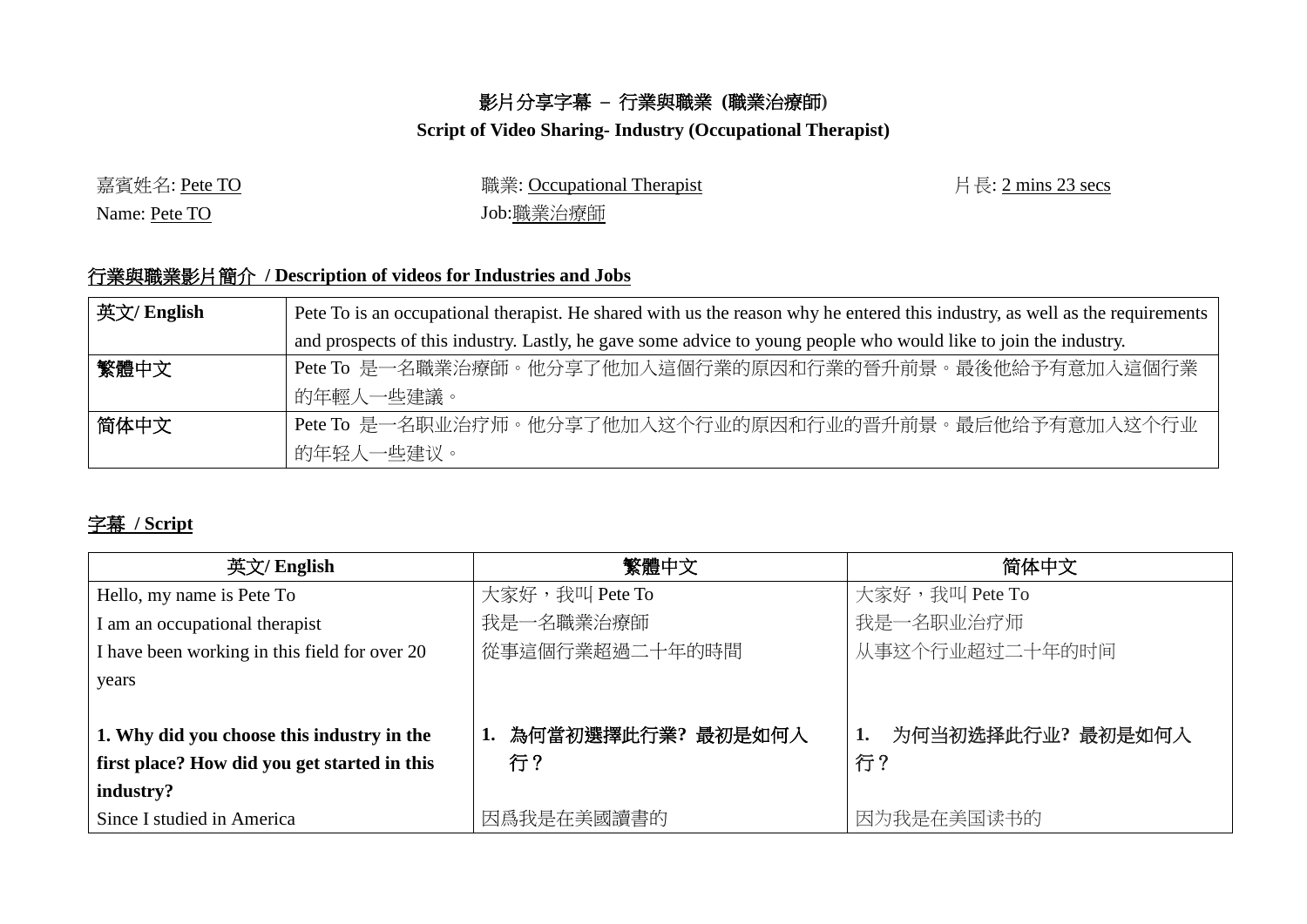| 英文/ English                                                                          | 繁體中文                           | 简体中文                                              |
|--------------------------------------------------------------------------------------|--------------------------------|---------------------------------------------------|
| This industry was rather popular in the 1980s                                        | 這個行業在 80年代時是比較熱門的行業            | 这个行业主要在 80年代时是比较热门的行业                             |
| Besides, because of its healthcare service nature                                    | 加上是一個醫療性和服務性                   | 加上是一个医疗性和服务性                                      |
| of work                                                                              | 能夠幫助別人的行業                      | 能够帮助别人的行业                                         |
| It is a helping industry through which we can                                        | 所以我就選擇去讀                       | 所以我就选择去读                                          |
| help people                                                                          |                                |                                                   |
| So I decided to choose this programme                                                |                                |                                                   |
| 2. What attributes and other skills are<br>required for engaging in this profession? | 2. 成為職業治療師需要具備哪性格特質或<br>其他技能?  | 2. 成为职业治疗师需要具备哪性格特质或其<br>他技能?<br>最需要的特质是有一颗乐于助人的心 |
| The most important aptitude is a helpful heart                                       | 最需要的特質是有一顆樂於助人的心               | 因为这是一个帮助人的行业                                      |
| As this is a helping profession                                                      | 因爲這是一個幫助人的行業                   | 而工作环境都是一些医疗机构                                     |
| And the working environment is mainly in                                             | 而工作環境都是一些醫療機構                  | 例如医院、老人院、康复中心                                     |
| medical institutes                                                                   | 例如醫院、老人院、康復中心                  | 新生儿重症监护病房和深切病房等                                   |
| Like hospital, nursing home, health centre                                           | 新生兒重症監護病房和深切病房等                | 也有人选择独立执业                                         |
| Neonatal ICU and intensive care unit, etc.                                           | 也有人選擇獨立執業                      | 自己开设诊所专门做检测                                       |
| Some occupational therapists also choose to                                          | 自己開設診所專門做檢測                    | 至于从事这一行业需要具备什么能力                                  |
| work in private practice<br>They open their own clinic mainly for                    | 至於從事這一行業需要具備什麼能力<br>第一是良好的溝通能力 | 第一是良好的沟通能力                                        |
| assessments                                                                          | 要懂得聆聽,懂得表達                     | 要懂得聆听,懂得表达                                        |
| As for the requirements for being an                                                 | 再加上要有足夠的訓練                     | 再加上要有足够的训练                                        |
| occupational therapist                                                               | 很多時候需要運用到手部工作                  | 很多时候需要运用到手部工作                                     |
| First, you must have good communication skills                                       | 因爲要協助病人做運動                     | 因为要协助病人做运动                                        |
| You also need to be a good listener and good at                                      | 其實它跟物理治療師是孖生姐妹                 | 其实它跟物理治疗师是孖生姐妹                                    |
| articulating                                                                         | 所以可以想像需要具備甚麼能力                 | 所以可以想像需要具备什么能力                                    |
|                                                                                      |                                |                                                   |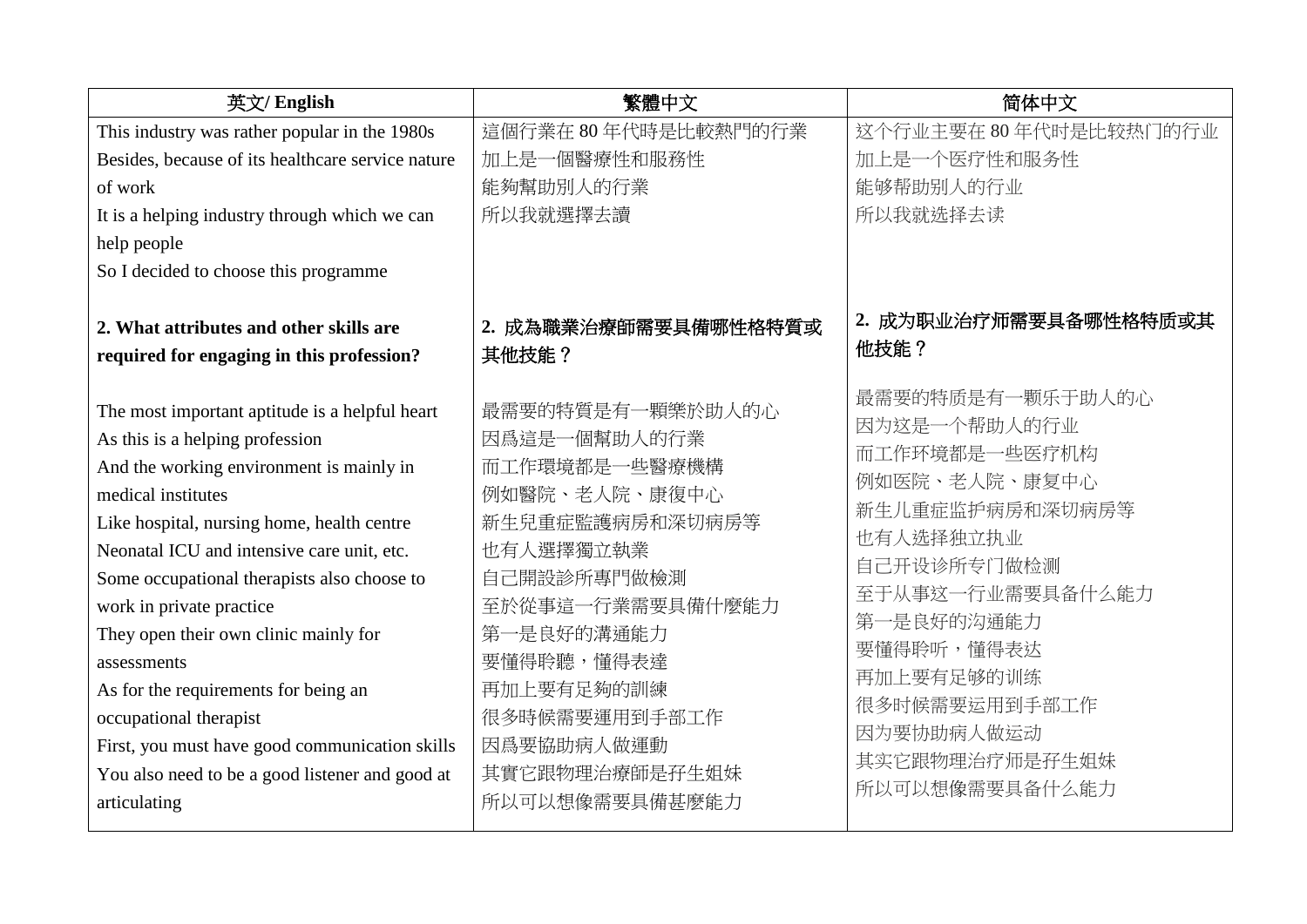| 英文/ English                                        | 繁體中文               | 简体中文               |
|----------------------------------------------------|--------------------|--------------------|
| Besides, you need sufficient practice              |                    |                    |
| An occupational therapist needs to use their       |                    |                    |
| hands a lot when they work                         |                    |                    |
| Because they need to help their patients exercise  |                    |                    |
| Actually, the works of an occupational therapist   |                    |                    |
| and a physical therapist are closely related and   |                    |                    |
| have similarities                                  |                    |                    |
| So you can imagine what abilities are required     |                    |                    |
|                                                    |                    |                    |
|                                                    |                    |                    |
| 3. What is the prospect of this profession?        | 3.據您所知,此行業的晉升前景如何? | 3.据您所知,此行业的晋升前景如何? |
|                                                    |                    |                    |
| After coming back to Hong Kong,                    | 回到香港後              | 回到香港后              |
| I found that occupational therapy had just started | 才發現香港職業治療才剛剛起步     | 才发现香港职业治疗才刚刚起步     |
| developing in Hong Kong                            | 所以發展機會非常大          | 所以发展机会非常大          |
| So the chance of development is huge               | 其實政府都非常需要聘用職業治療師   | 其实政府都非常需要聘用职业治疗师   |
| In fact, there is a huge demand in occupational    | 到處都在聘請             | 到处都在聘请             |
| therapist in the government                        | 大家對這行業不太認識         | 大家对这行业不太认识         |
| So they keep hiring occupational therapist         | 但畢業之後找工作是沒問題的      | 但毕业之后找工作是没问题的      |
| Though people are not very familiar with the       |                    |                    |
| field                                              |                    |                    |
| There should not be a problem of looking for a     |                    |                    |
| job after graduation                               |                    |                    |
|                                                    |                    |                    |
|                                                    |                    |                    |